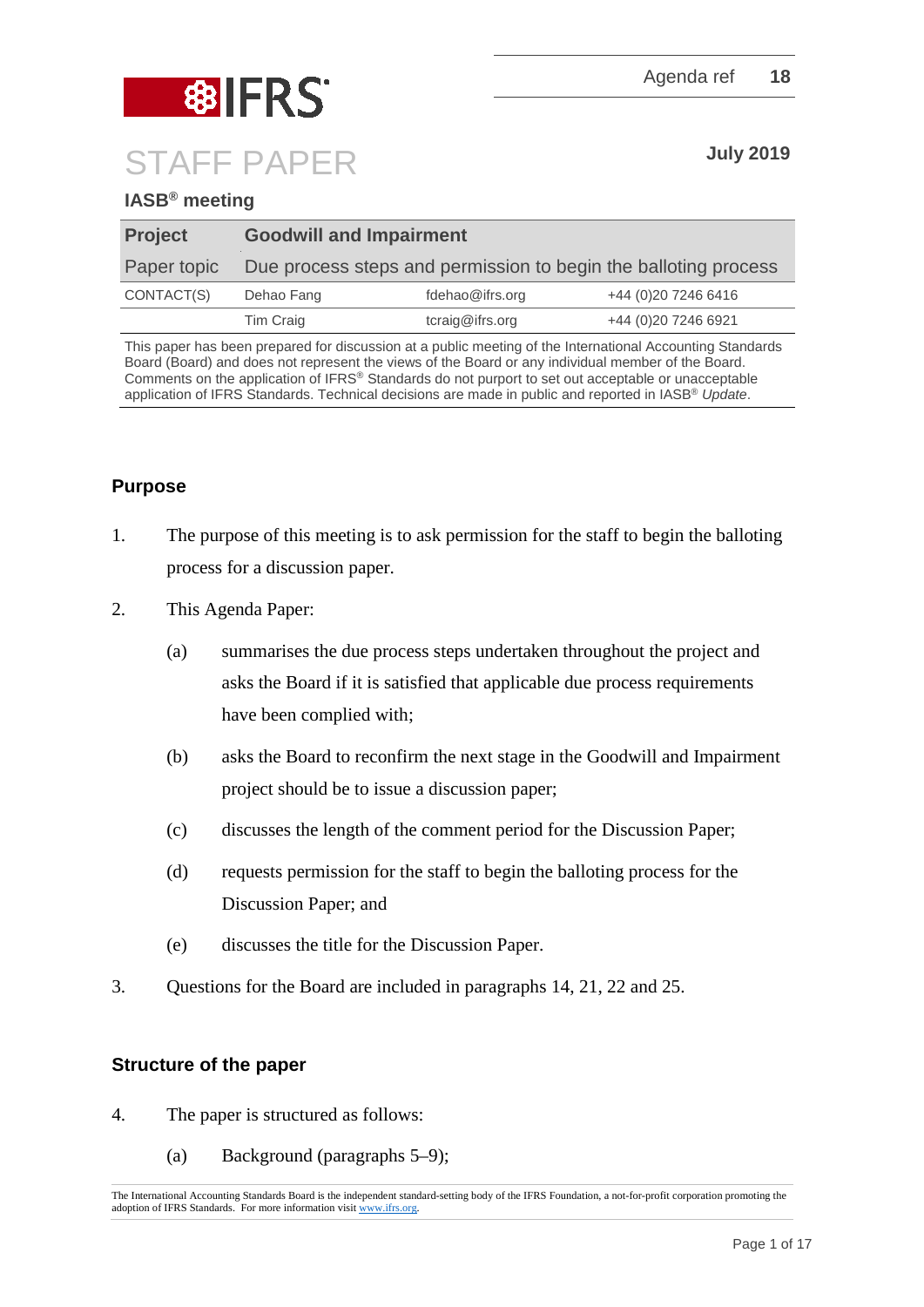- (b) Discussion Paper or Exposure Draft? (paragraphs [10](#page-3-0)[–14\)](#page-4-0);
- (c) Summary of due process requirements (paragraphs [15](#page-4-1)[–19\)](#page-5-0);
- (d) Comment period (paragraphs [20](#page-5-1) and [21\)](#page-6-2);
- (e) Permission to begin the balloting process (paragraph [22\)](#page-6-1);
- (f) Title for the Discussion Paper (paragraphs [23–](#page-6-3)[25\)](#page-7-0);
- (g) Next steps (paragraphs [26](#page-7-1) and [27\)](#page-7-2);
- (h) Appendix A: Due process steps taken in the development of the Discussion Paper; and
- (i) Appendix B: Public meetings of the Board and its consultative groups during which this project was discussed.

## **Background**

- <span id="page-1-0"></span>5. Based on feedback received from the Post-implementation Review (PIR) of IFRS 3 *Business Combinations*, many stakeholders commented that the existing impairment test of goodwill is costly and complex to implement, and that impairment losses are not recognised in a timely and adequate manner. Users of financial statements also commented that disclosures for business combinations were not always adequate and in particular that insufficient information was provided on the subsequent performance of the acquisition. Finally, stakeholders commented that the separate recognition and measurement of some intangible assets can be challenging. The purpose of this research project is to consider this feedback and assess what action, if any, the Board should take.
- <span id="page-1-1"></span>6. In its June 2019 meeting, the Board reached a preliminary view that it should develop proposals:
	- (a) to amend the disclosure objectives and disclosure requirements for business combinations;
	- (b) to retain the impairment-only model for the subsequent accounting of goodwill;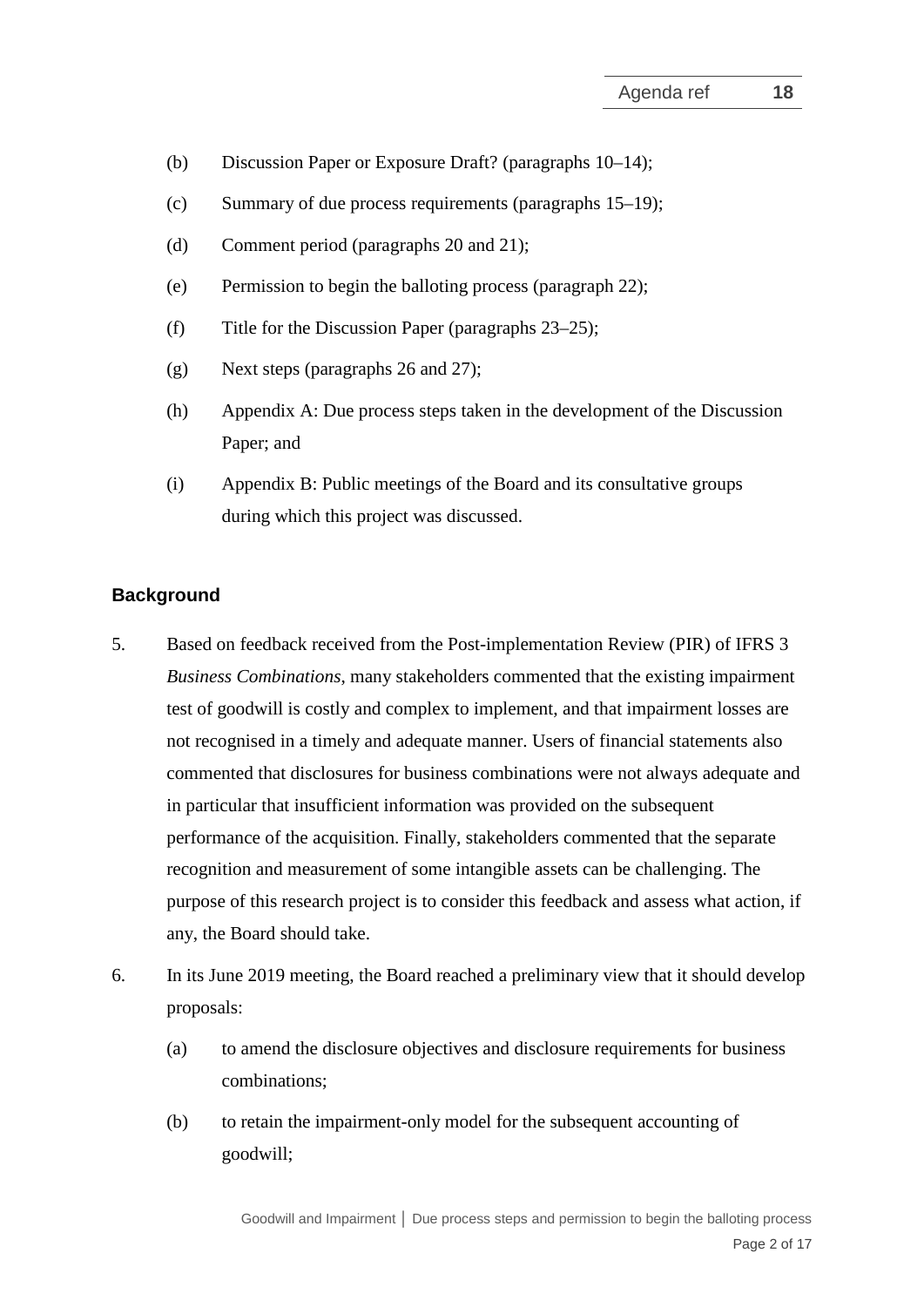- (c) to present a subtotal of total equity before goodwill in the statement of financial position;
- (d) to adopt an indicator-only impairment model for goodwill, intangible assets with indefinite useful lives and intangible assets not yet available for use; and
- (e) to allow estimates of value in use to include (i) cash flows from future restructurings or future enhancements of assets and (ii) post-tax inputs and post-tax discount rates.
- 7. In its May and July 2018 meetings, the Board had also decided:
	- (a) not to pursue proposals to include some intangible assets within goodwill; and
	- (b) having concluded that it was not possible to make significant improvements to the impairment test nor possible to design an impairment test that would target the goodwill in isolation, not to perform further work on the effectiveness of the impairment test.
- 8. Given the Board's discussions to date, the consultation document will set out:
	- (a) an overview of the issues identified during the PIR of IFRS 3;
	- (b) the various accounting alternatives that the Board has explored;
	- (c) the Board's preliminary view on proposals that it should develop, and the reasons for doing so; and
	- (d) the Board's preliminary view on proposals that it should not develop (eg the 'headroom' approach), and the reasons for not doing so.
- <span id="page-2-0"></span>9. Because only a small majority of the Board supported some of the proposals summarised in paragraph [6,](#page-1-1) particularly with regard to the subsequent accounting for goodwill, the consultation document will provide commentary on both sides of the argument for those proposals and seek stakeholders' input to help the Board consider further how to address these particular topics.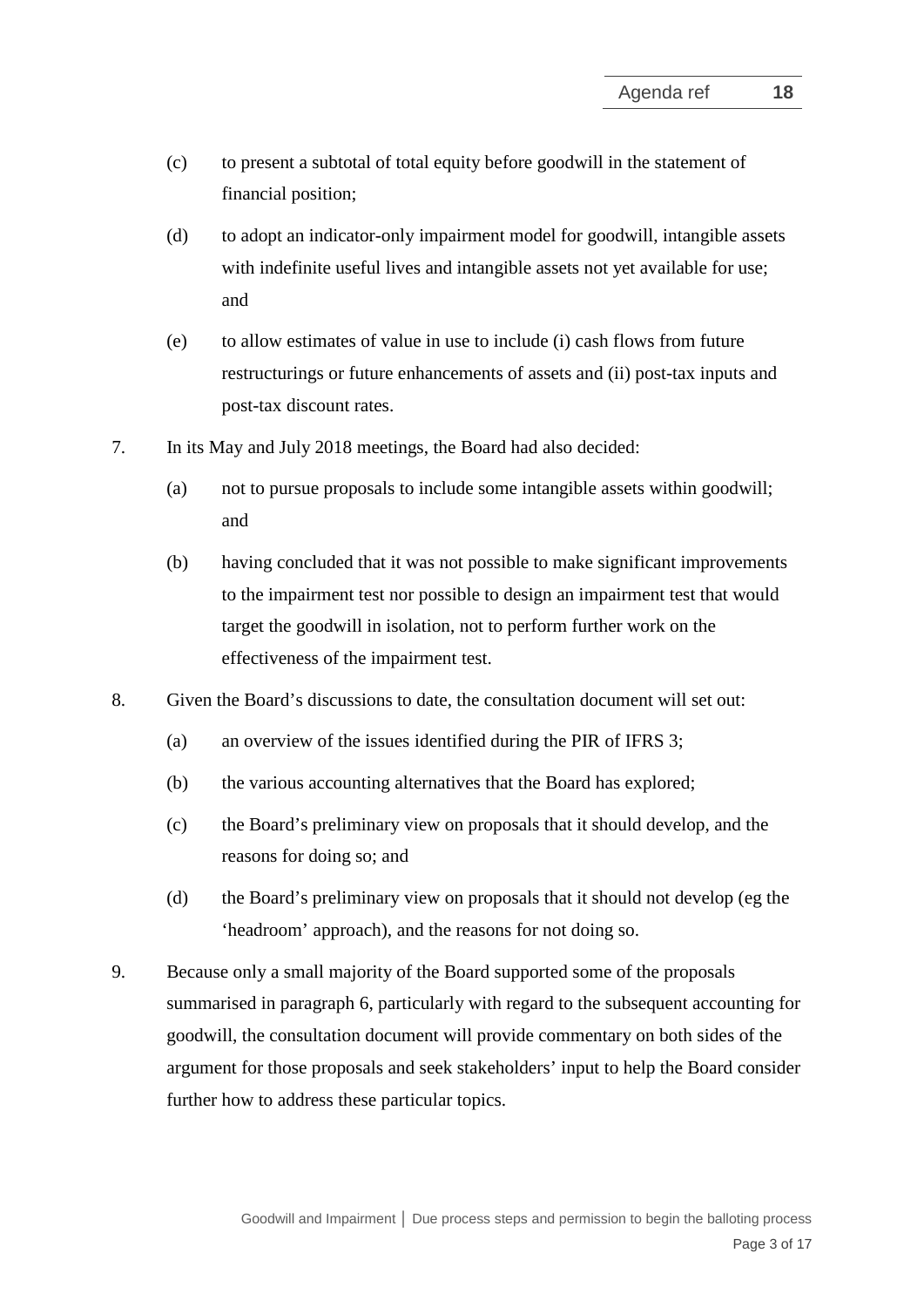## **Discussion Paper or Exposure Draft?**

- <span id="page-3-0"></span>10. According to the *Due Process Handbook*, the due process steps necessary for the issuance of a consultative document depend on the type of consultative document that the Board plans to publish.
- 11. The decisions made by the Board so far, as well as the research performed by the staff, have assumed that the next consultative document will be a discussion paper rather than an exposure draft. However, some Board members have previously suggested that certain elements of the project (for example, the discussions on improvements to the calculation of value in use) could be isolated and issued as a separate exposure draft. In fact, in making the decision in its July 2018 meeting to issue a discussion paper as the research project's next step, the Board noted that this decision would not preclude it from issuing an exposure draft on, for example, targeted improvements to the value in use calculation.
- 12. Issuing a separate exposure draft for these sections could help to expediate the standard-setting process in areas where there is likely to be less controversy and could allow stakeholders to better focus on the issues in a discussion paper where stakeholder feedback will be particularly important in helping the Board decide the appropriate next steps to take in the project.
- 13. However, the Board may not wish to publish a separate exposure draft on selected issues for the following reasons:
	- (a) Working on two consultative documents concurrently would put stress on resources available and would impact the progress of the project;
	- (b) Those issues that could potentially be isolated and issued as a separate exposure draft have not been identified as urgent; and
	- (c) The staff think that the Board's preliminary views should be presented to stakeholders as a package, enabling stakeholders to assess the costs and benefits from all the individual components considered together. Issuing separate consultation documents for different issues at different times would not allow this.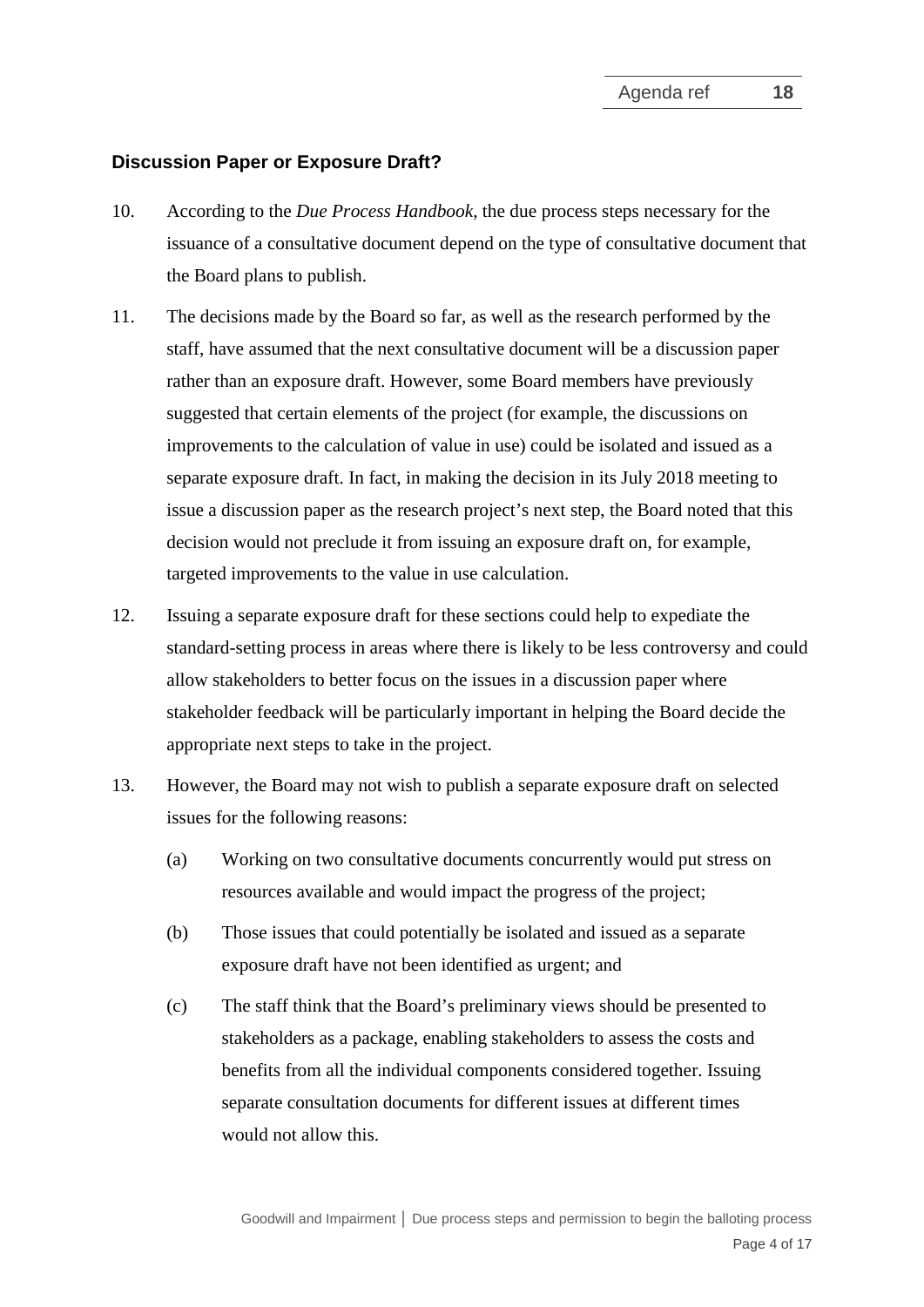<span id="page-4-0"></span>14. For the reasons highlighted above, the staff do not recommend the Board publish an exposure draft on selected issues alongside a discussion paper and instead issue only a discussion paper as the next stage for the research project.

## **Question for the Board**

1. Does the Board agree with the staff recommendation to issue a discussion paper as the next stage in the research project and not to publish an exposure draft on selected items in the project?

## **Summary of due process requirements**

## *IASB Meetings*

<span id="page-4-1"></span>15. The Board investigated the possible ways to improve IFRS 3 and IAS 36 *Impairment of Assets* in the light of feedback from the PIR of IFRS 3. In discussing the various issues involved and formulating its preliminary views, the Board held a total of 20 public meetings between February 2015 and June 2019 to explore various proposals. Appendix B provides a list of these public meetings and the topics discussed in these meetings.

#### *Meetings with consultative bodies*

- 16. In addition to public meetings of the Board, the project was also discussed in various meetings of the Board's standing consultative groups, including the Capital Markets Advisory Committee (CMAC), the Global Preparers Forum (GPF), the Accounting Standards Advisory Forum (ASAF), the Emerging Economies Group (EEG), as well as joint meetings with the Financial Accounting Standards Board (FASB). Appendix B provides a list of public meetings held with these various stakeholder groups and the topics discussed in these meetings.
- 17. Feedback from meetings with these consultative bodies was taken into consideration when the Board reached its preliminary view for the project.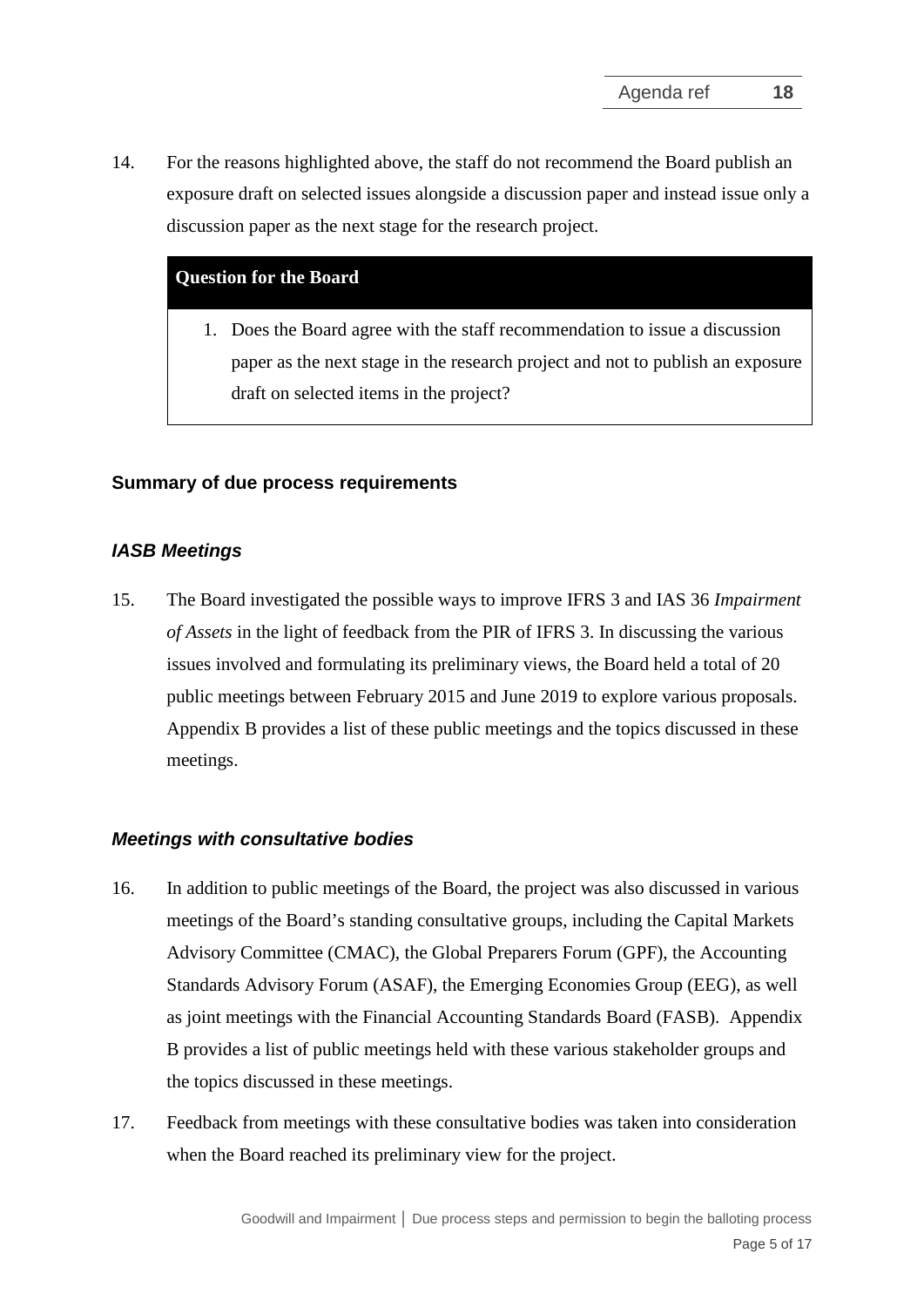### *Other external consultations*

- 18. The project was also a topic presented in various conferences organised by the IFRS Foundation, such as the IFRS Conference and the World Standard-setters (WSS) Conference.
- 19. Board members and the staff have also taken part in regional discussion forums and face to face meetings with various stakeholders in, for example, Europe, Japan, Australia and Singapore. In addition, Board members and staff have discussed aspects of the project in many locations as part of many meetings that discussed a range of the Board's projects. These forums and meetings with national standard-setters, regulators, investors, preparers and practitioners allowed the Board to receive timely feedback as project proposals were developed.

## <span id="page-5-0"></span>**Comment period**

- <span id="page-5-1"></span>20. Paragraph 4.17 of the *Due Process Handbook* states that the Board normally allows a minimum period of 120 days for comment on a discussion paper. For this Discussion Paper, the staff think the following matters should be taken into account when setting a comment period in order to provide sufficient time for constituents to consider the document fully and provide thoughtful responses:
	- (a) the shorter the comment period, the greater the risk that respondents will simply repeat all the old, well-known arguments without moving the debate forward;
	- (b) the Discussion Paper will include a number of topics, including some that were eventually rejected by the Board and others where both sides of the argument are needed to be presented because the Board's position was divided. As a result, stakeholders might need additional time in order to provide useful feedback for the Board;
	- (c) as the publication of the consultative document is expected around the end of 2019, some stakeholders may only start analysing it after, for example, December year-end financial reporting activities have been completed; and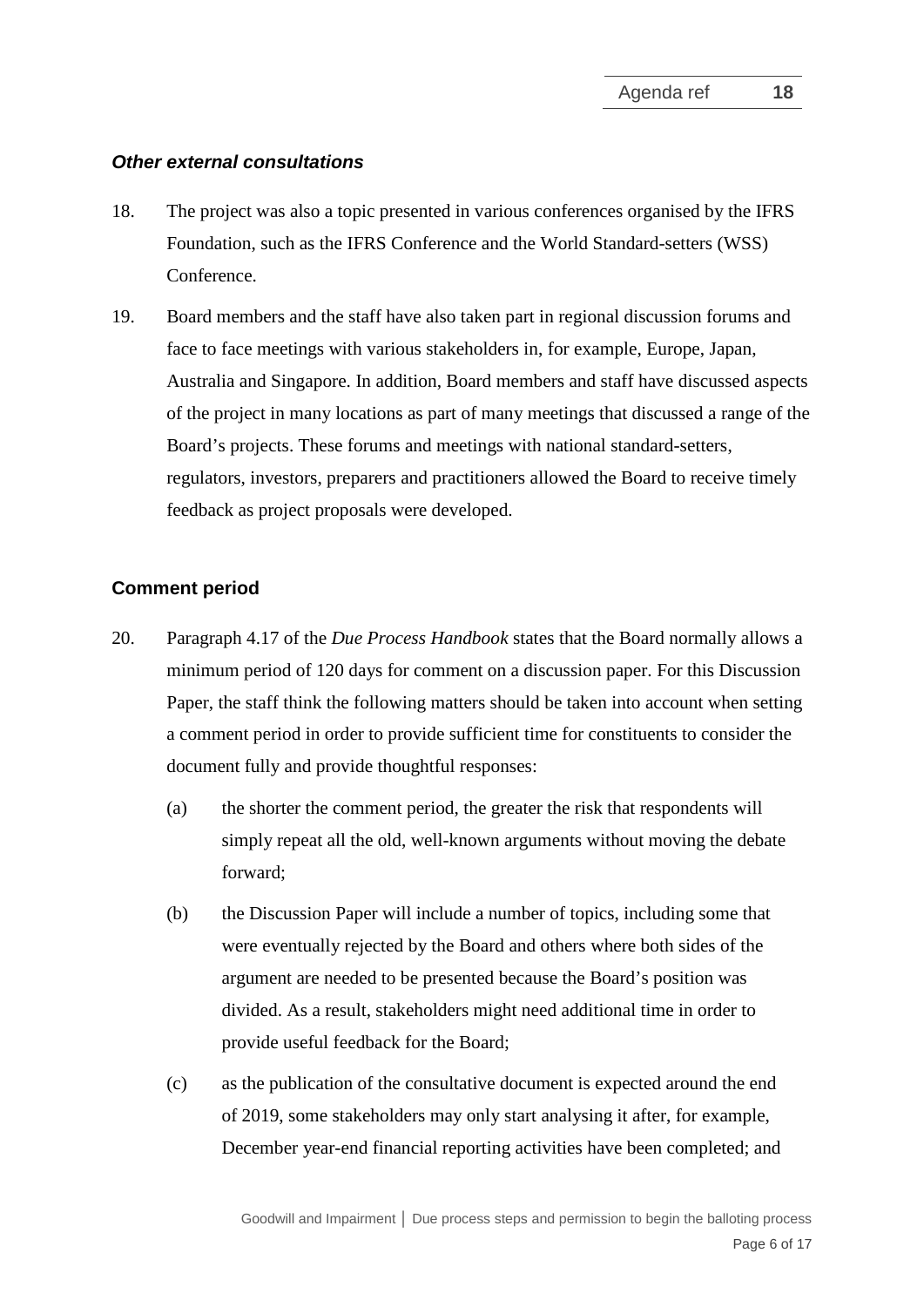- <span id="page-6-0"></span>(d) an extended comment period would allow the Board to conduct additional education and outreach to elicit sufficient comments from interested parties to inform the Board's decision on the next steps for this project.
- <span id="page-6-2"></span>21. On the other hand, the subject matter of the Discussion Paper does not have as much technical complexity as some other discussion papers published by the Board, which could suggest only the minimum comment period is needed.

## **Question for the Board**

2. What comment period does the Board want to allow for the Discussion Paper?

## **Permission to begin the balloting process**

<span id="page-6-1"></span>22. Appendix A of this paper sets out a summary of the due process steps taken in developing the Discussion Paper. In the staff's view, the Board has completed all the steps, including all required due process steps, necessary to ensure that the Discussion Paper is likely to meet its purpose. The staff therefore request permission to begin the balloting process.

## **Question for the Board**

3. Is the Board satisfied that it has complied with the applicable due process steps? And does the Board provide the staff with permission to begin the balloting process for the Discussion Paper?

## **Title for the Discussion Paper**

<span id="page-6-3"></span>23. The Board tentatively decided in June 2019 to develop proposals for better disclosures relating to business combinations, not to reintroduce amortisation of goodwill, to present a subtotal of total equity before goodwill in the statement of financial position, to provide relief from the mandatory annual quantitative impairment test, as well as to provide some targeted improvements to the calculation of value in use. With these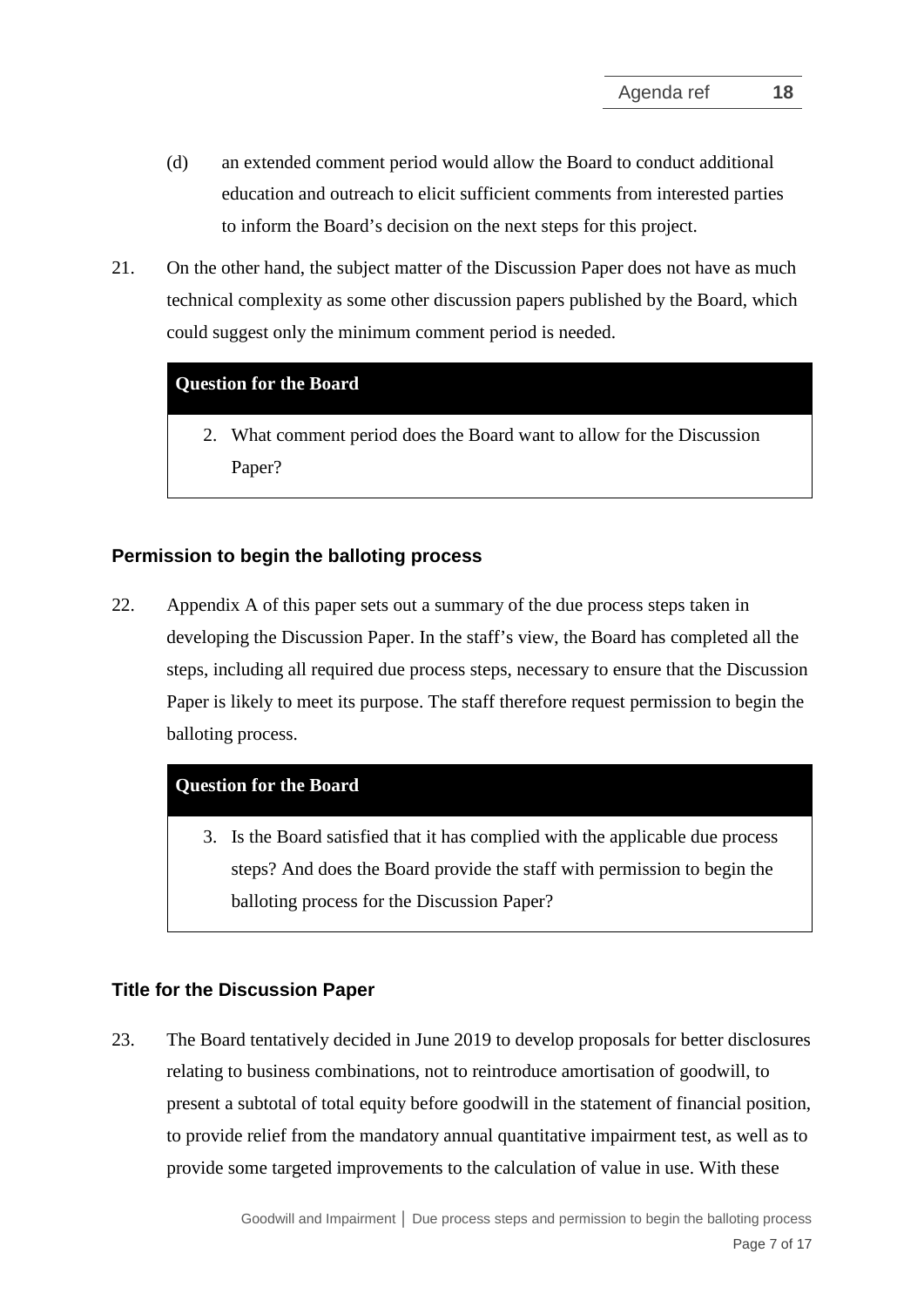tentative decisions, the Board's most significant proposal focuses on enhancing disclosure objectives and requirements to provide users of financial statements with better information about business combinations, including their subsequent performance.

- 24. As a result, the staff think that the title of the project 'Goodwill and Impairment' may not be fully representative of the content that the Board is proposing to include in the Discussion Paper. During the research project, some stakeholders questioned the relationship between the disclosure objectives and the impairment of goodwill. The staff think that this might be partly due to the current title of the project. Such confusion could impact the feedback received from stakeholders during the consultation.
- <span id="page-7-0"></span>25. The staff therefore think the Discussion Paper should have a short title that focuses both on better information about business combinations and on subsequent accounting for goodwill. This would help highlight that the potential disclosure proposals are a key element of the Discussion Paper but would also acknowledge that a significant portion of the document will discuss goodwill amortisation and the goodwill impairment test. The staff will develop the title in drafting the pre-ballot draft.

#### **Question for the Board**

4. Does the Board have any comments on the title of the Discussion Paper?

#### **Next Steps**

- <span id="page-7-1"></span>26. If the Board grants permission to begin the balloting process, the staff will start drafting the Discussion Paper.
- <span id="page-7-2"></span>27. Based on the Board's publication pipeline and workload, the staff expect publication could occur around the end of 2019.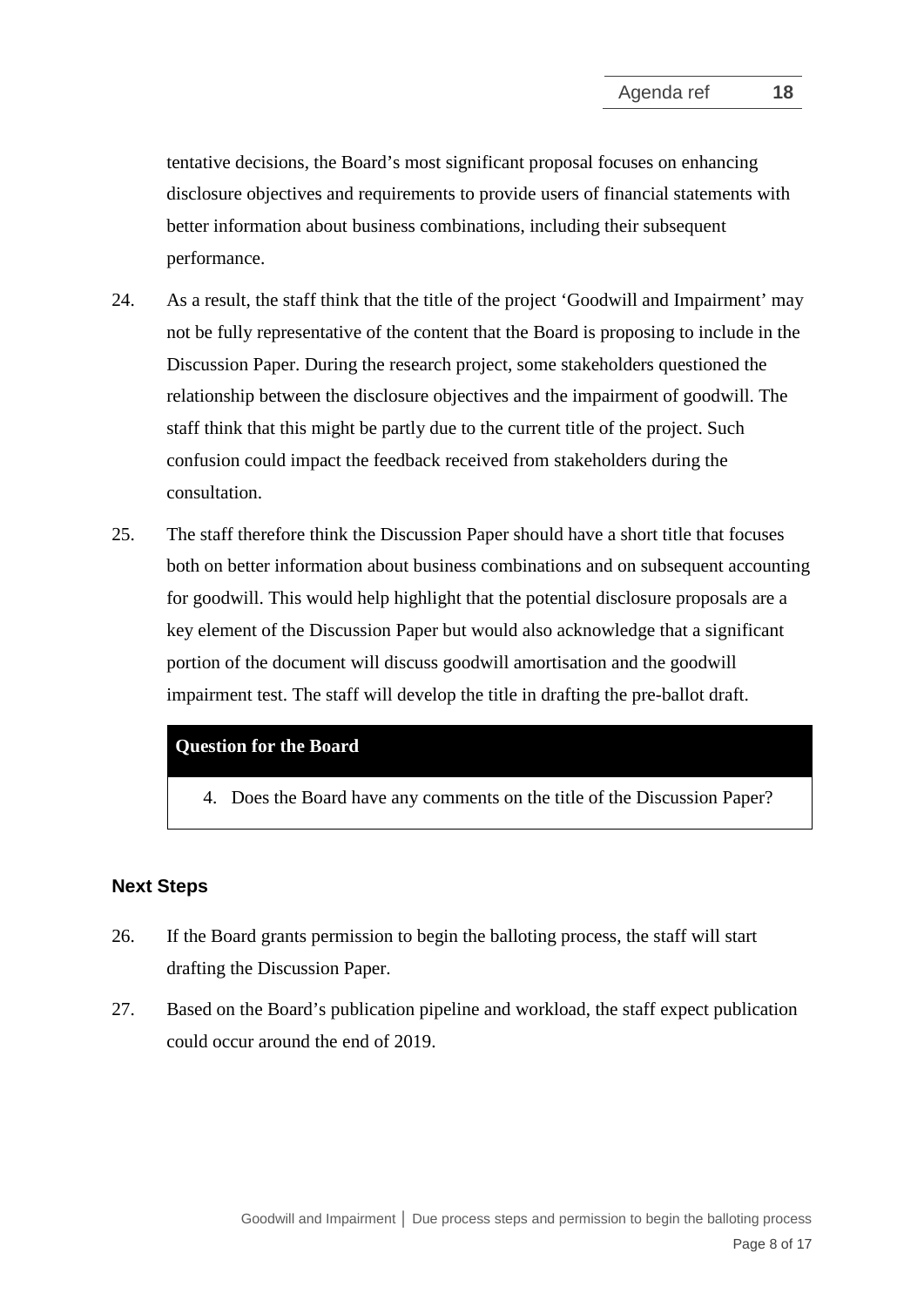# **Appendix A—Due process steps taken in the development of the Discussion Paper**

| <b>Step</b>                                     | Required/       | <b>Actions</b>                                              |
|-------------------------------------------------|-----------------|-------------------------------------------------------------|
|                                                 | <b>Optional</b> |                                                             |
| <b>Discussion or Research Paper development</b> |                 |                                                             |
| DP developed in                                 | Optional        | The Board has discussed the project in 20 public meetings   |
| public meetings.                                |                 | between February 2015 and June 2019. In June 2019, the      |
|                                                 |                 | Board reached a preliminary view of proposals to            |
| <b>Or</b>                                       |                 | develop, to be included in the Discussion Paper.            |
|                                                 |                 |                                                             |
| <b>Decision to</b>                              |                 | Papers for the IASB meetings were posted before each        |
| publish an RP is                                |                 | meeting and a summary of each meeting was included in       |
| made in a public                                |                 | IASB Update.                                                |
| meeting, with a                                 |                 |                                                             |
| clear statement of                              |                 |                                                             |
| the extent of the                               |                 |                                                             |
| IASB's                                          |                 |                                                             |
| involvement.<br><b>Consultation with</b>        |                 |                                                             |
|                                                 | Optional        | The Advisory Council has received updates on the            |
| the IFRS Advisory<br><b>Council</b> (the        |                 | progress of the project.                                    |
| 'Advisory                                       |                 |                                                             |
| Council') has                                   |                 |                                                             |
| occurred.                                       |                 |                                                             |
| Project-specific                                | Optional        | Stakeholders have the ability to opt to follow specific     |
| updates are sent                                |                 | projects on the website which provides them with email      |
| via email alerts to                             |                 | alerts on those projects.                                   |
| registered users.                               |                 |                                                             |
| <b>Consultative</b>                             | Optional        | Not undertaken at this stage.                               |
| groups are                                      |                 |                                                             |
| established                                     |                 |                                                             |
| depending on the                                |                 |                                                             |
| nature of issues                                |                 |                                                             |
| and the level of                                |                 |                                                             |
| interest among                                  |                 |                                                             |
| interested parties.                             |                 |                                                             |
| <b>Online survey to</b>                         | Optional        | Not undertaken at this stage.                               |
| generate evidence                               |                 |                                                             |
| in support of or                                |                 |                                                             |
| against a                                       |                 |                                                             |
| particular                                      |                 |                                                             |
| approach.                                       |                 |                                                             |
| <b>Outreach</b>                                 | Optional        | The project was discussed in several ASAF, CMAC and         |
| meetings to                                     |                 | GPF meetings and at WSS and IFRS conferences during         |
| promote debate                                  |                 | different stages of the project. Please refer to Appendix B |

Goodwill and Impairment **│** Due process steps and permission to begin the balloting process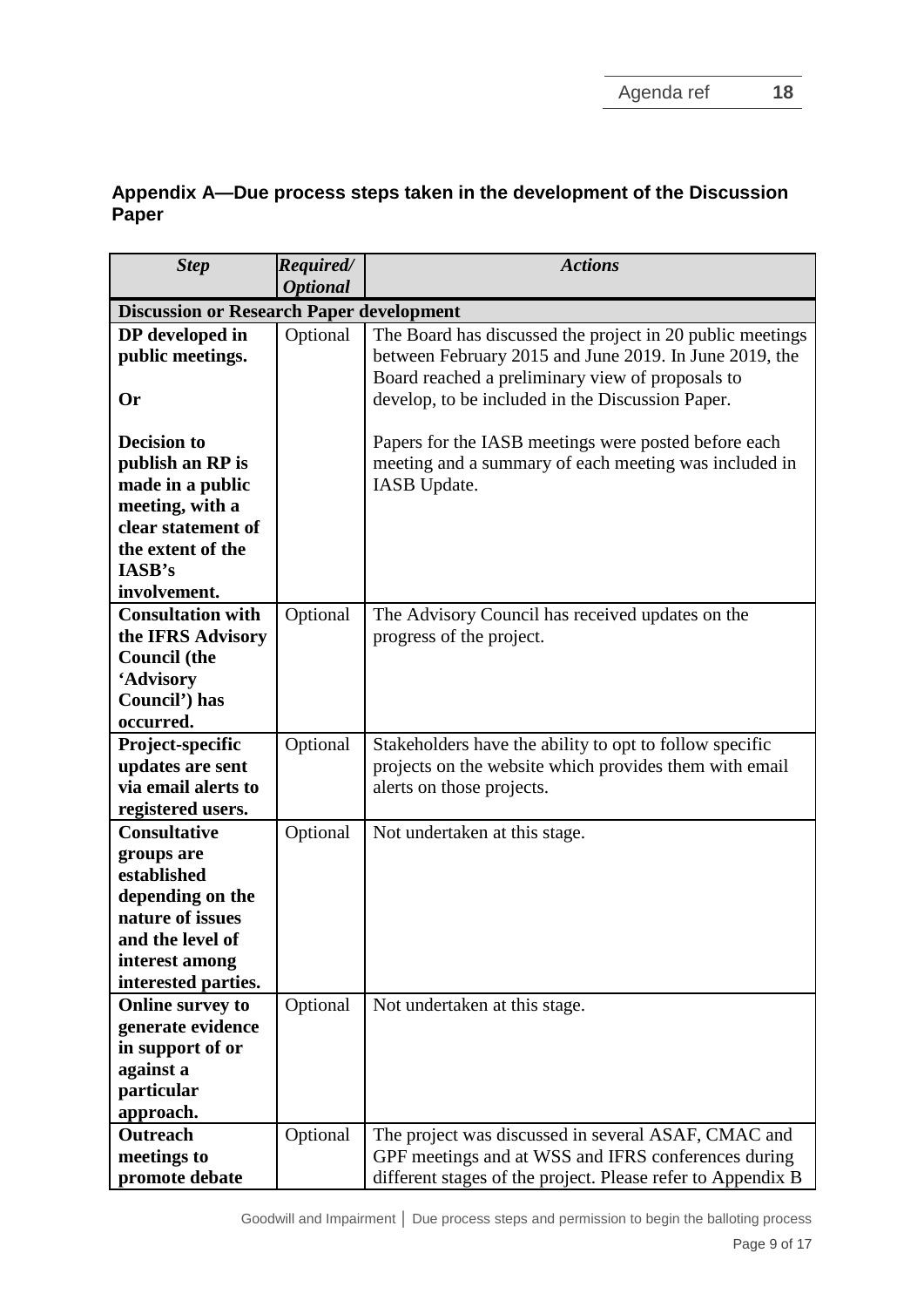| <b>Step</b>                                                                                                                                                                                                                                                              | Required/                               | <b>Actions</b>                                                                                                                                                                                                                                                                                                                                                                                                                                                                                                                                         |
|--------------------------------------------------------------------------------------------------------------------------------------------------------------------------------------------------------------------------------------------------------------------------|-----------------------------------------|--------------------------------------------------------------------------------------------------------------------------------------------------------------------------------------------------------------------------------------------------------------------------------------------------------------------------------------------------------------------------------------------------------------------------------------------------------------------------------------------------------------------------------------------------------|
| and hear views on<br>the financial<br>reporting issue<br>that is being<br>examined.<br><b>Public discussions</b><br>with<br>representative<br>groups.<br><b>Regional</b><br>discussion forums,<br>where possible,<br>with national<br>standard-setters<br>with the IASB. | <b>Optional</b><br>Optional<br>Optional | for a list of meetings of the Board and its consultative<br>groups during which the project was discussed.<br>Board members and staff have also taken part in regional<br>discussion forums and face to face meetings with various<br>stakeholders in, for example, Europe, Japan, Australia<br>and Singapore to gather inputs relating to proposals in the<br>project. In addition, Board members and staff have<br>discussed aspects of the project in many locations as part<br>of many meetings that discussed a range of the Board's<br>projects. |
| <b>Podcasts to</b><br>provide interested<br>parties with high<br>level updates or<br>other useful<br>information about<br>the specific<br>project.<br><b>Publication</b><br>DP or RP has                                                                                 | Optional<br>Required                    | Not undertaken at this stage.<br>This Agenda Paper discusses the appropriate comment                                                                                                                                                                                                                                                                                                                                                                                                                                                                   |
| appropriate<br>comment period.<br><b>Press release to</b><br>announce<br>publication of the                                                                                                                                                                              | Optional                                | period for the Discussion Paper.<br>Project team plan to develop this in due course.                                                                                                                                                                                                                                                                                                                                                                                                                                                                   |
| DP.<br><b>Snapshot</b><br>document to<br>explain the<br>rationale and<br>basic concepts<br>included in the<br>DP.                                                                                                                                                        | Optional                                | Project team plan to develop the snapshot while the<br>Discussion Paper is being drafted.                                                                                                                                                                                                                                                                                                                                                                                                                                                              |
| <b>Webcast of</b><br>interactive<br>presentations<br>streamed in real<br>time from the<br>IASB's office.                                                                                                                                                                 | Optional                                | There is no plan for this at the moment. Project team will<br>consider whether to provide this as part of the Discussion<br>Paper's communications plan.                                                                                                                                                                                                                                                                                                                                                                                               |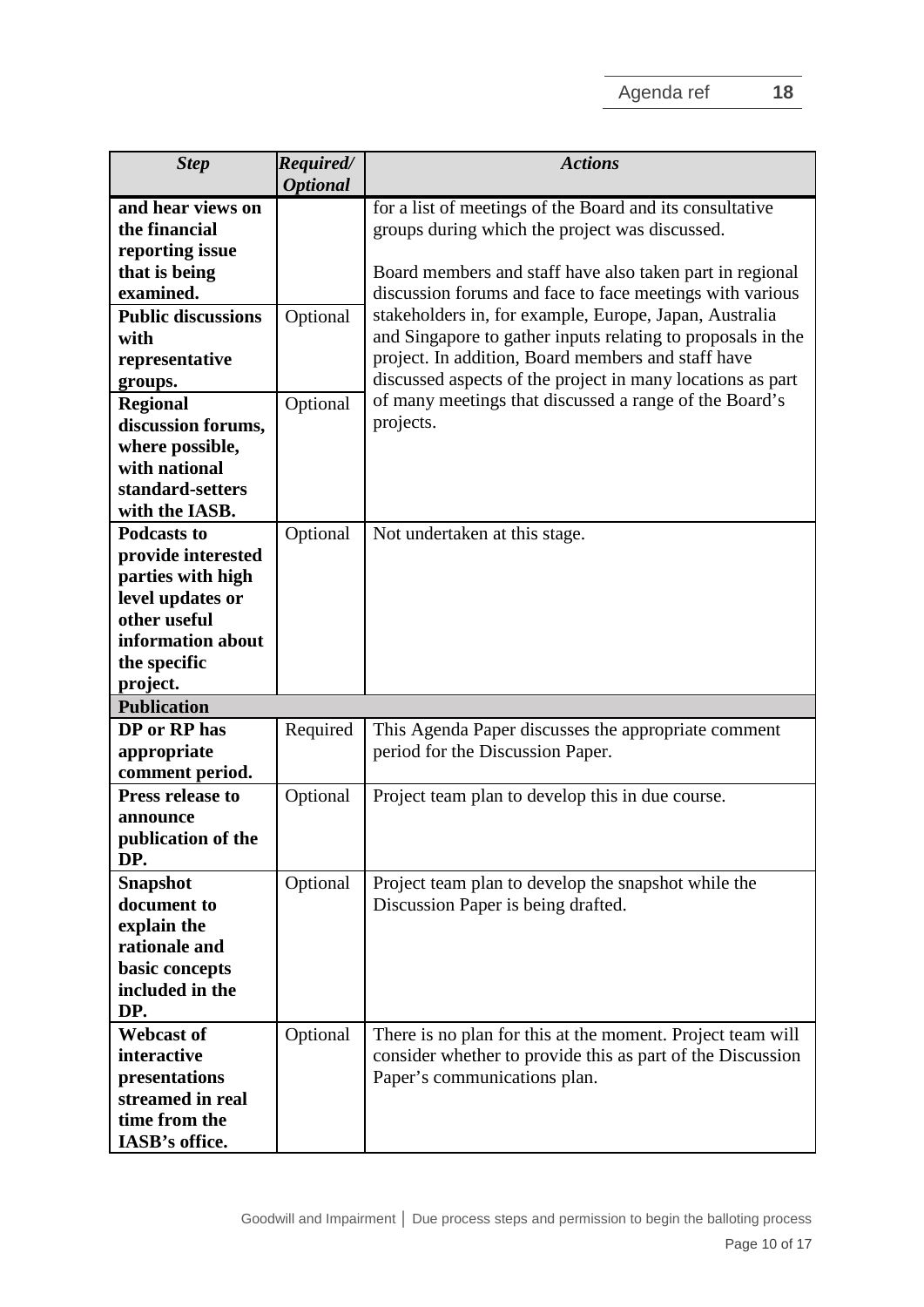| <b>Step</b>        | Required/       | <b>Actions</b>                                            |
|--------------------|-----------------|-----------------------------------------------------------|
|                    | <b>Optional</b> |                                                           |
| <b>The IASB</b>    | Required        | Project team will liaise with the investor team regarding |
| determines if      | if DP           | focused investor consultation during the comment period.  |
| focused investor   | issued          |                                                           |
| consultation is    |                 |                                                           |
| required to        |                 |                                                           |
| supplement the     |                 |                                                           |
| comment letters.   |                 |                                                           |
| <b>Request for</b> | Optional        | Project team will consider this as it plans its outreach  |
| additional         |                 | activities during the comment period.                     |
| comment and        |                 |                                                           |
| suggestions by     |                 |                                                           |
| conducting         |                 |                                                           |
| fieldwork.         |                 |                                                           |
| <b>Round-table</b> | Optional        |                                                           |
| meetings between   |                 |                                                           |
| external           |                 |                                                           |
| participants and   |                 |                                                           |
| members of the     |                 |                                                           |
| IASB.              |                 |                                                           |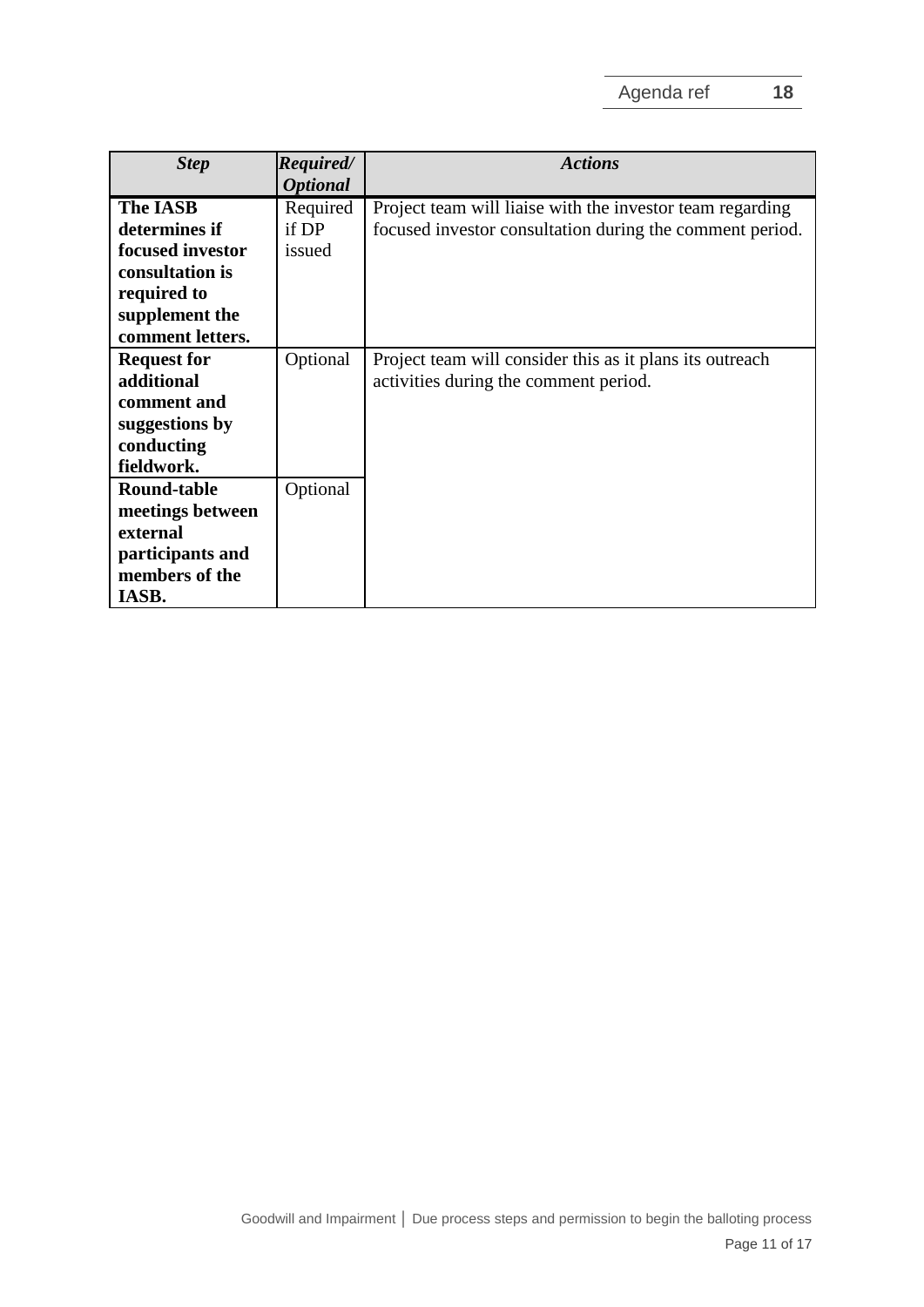# **Appendix B—Public meetings of the Board and its consultative groups during which this project was discussed[1](#page-11-0)**

## *IASB meetings*

<u>.</u>

| Date             | Topic                                                                                |
|------------------|--------------------------------------------------------------------------------------|
| June 2019        | Better disclosures for business combinations                                         |
|                  | Reintroduction of amortisation of goodwill                                           |
|                  | Presentation of total equity before goodwill subtotal                                |
|                  | Relief from mandatory annual impairment test                                         |
|                  | Value in use—cash flows from a future restructuring or a<br>future enhancement       |
|                  | Value in use—use of post-tax inputs                                                  |
|                  | Preliminary views                                                                    |
| May 2019         | Better disclosures from business combinations                                        |
|                  | Relief from mandatory annual impairment test                                         |
| April 2019       | Interconnecting issues                                                               |
|                  | Better disclosures for business combinations                                         |
|                  | Better disclosures—feedback from consultative groups                                 |
| October 2018     | Additional work to be performed                                                      |
|                  | Identifying better disclosures for business combinations,<br>goodwill and impairment |
|                  | Discussion paper outline                                                             |
| <b>July 2018</b> | Setting objectives for the Board's follow-up work                                    |
| May 2018         | Next stage in the research project                                                   |
| April 2018       | Recognising identifiable intangible assets acquired in a<br>business combination     |
|                  | Next stage in the research project                                                   |
|                  | Recent feedback from CMAC and GPF                                                    |

<span id="page-11-0"></span><sup>&</sup>lt;sup>1</sup> All the agenda papers and meeting summaries are available on the project website at <https://www.ifrs.org/projects/work-plan/goodwill-and-impairment/#project-history>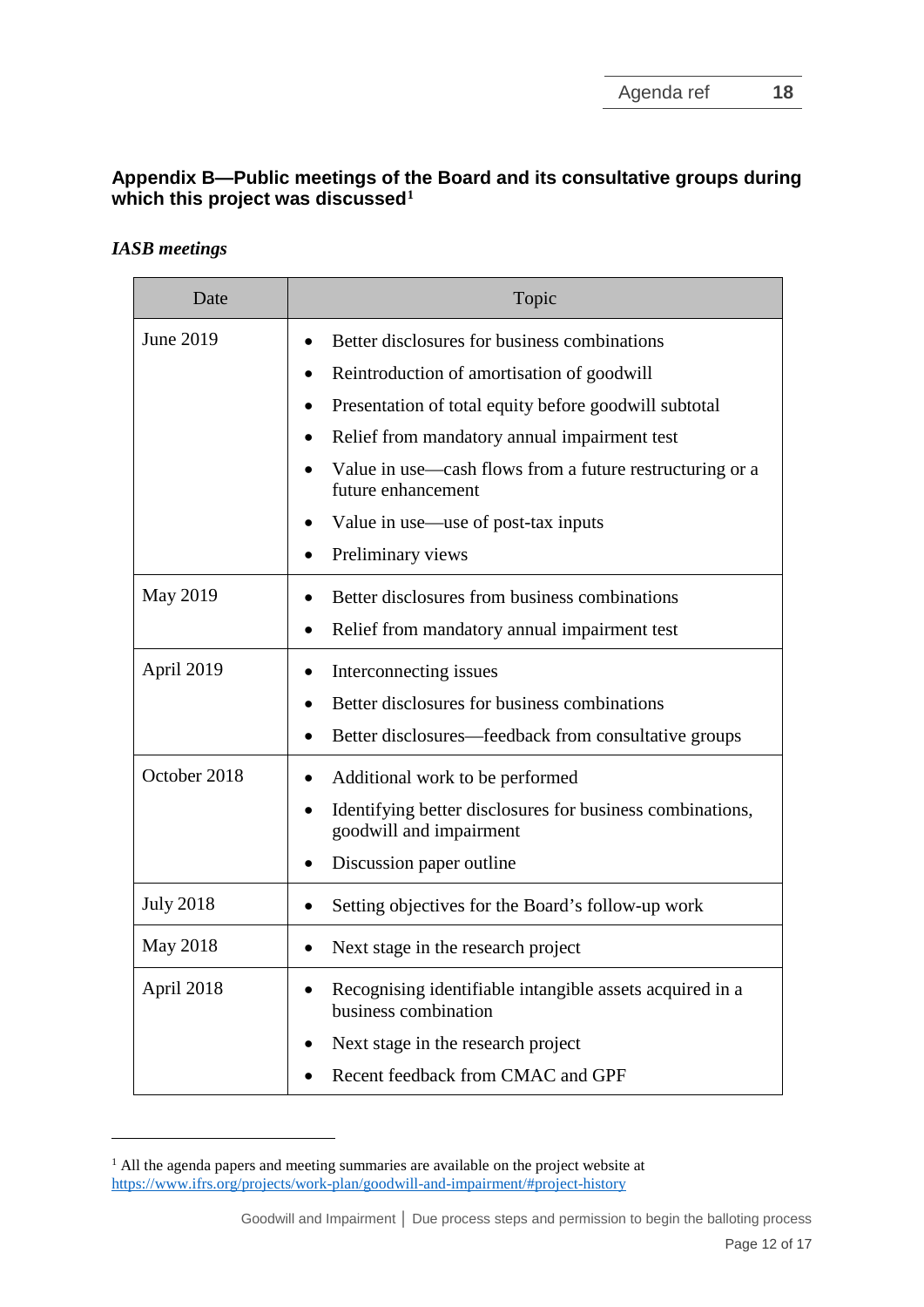| Date             | Topic                                                                                                          |
|------------------|----------------------------------------------------------------------------------------------------------------|
| January 2018     | Value in use: What tax attribute should be reflected in<br>$\bullet$<br>value in use?                          |
|                  | Value in use: Cash flows from a future restructuring or a<br>future enhancement                                |
| December 2017    | Background and objectives of the research project                                                              |
|                  | Subsequent accounting for goodwill<br>$\bullet$                                                                |
|                  | Improving effectiveness of the impairment testing model<br>in IAS 36 Impairment of Assets                      |
|                  | Courses of action for improving application of IAS 36<br><b>Impairment of Assets</b>                           |
|                  | Possible simplifications to the impairment testing model in<br>IAS 36 Impairment of Assets                     |
|                  | Improving disclosures about goodwill and impairment                                                            |
| October 2017     | Summary of discussions to date                                                                                 |
|                  | Improving effectiveness of the impairment testing model<br>in IAS 36 Impairment of Assets (revised 16 October) |
|                  | Possible simplifications to the impairment testing model in<br>IAS 36 Impairment of Assets                     |
|                  | Improving disclosures about goodwill and impairment                                                            |
| <b>July 2017</b> | Summary of discussions to date                                                                                 |
|                  | Relief from the mandatory annual quantitative impairment<br>$\bullet$<br>testing of goodwill                   |
|                  | Improving disclosures about goodwill and impairment                                                            |
|                  | Improving the effectiveness of the impairment testing<br>model in IAS 36                                       |
| May 2017         | Summary of discussions to date                                                                                 |
|                  | Simplifying the impairment testing model in IAS 36<br><b>Impairment of Assets</b>                              |
|                  | Improving the effectiveness of the impairment testing<br>model in IAS 36                                       |
|                  | Improving disclosures about goodwill and impairment                                                            |
| March 2017       | Project Update                                                                                                 |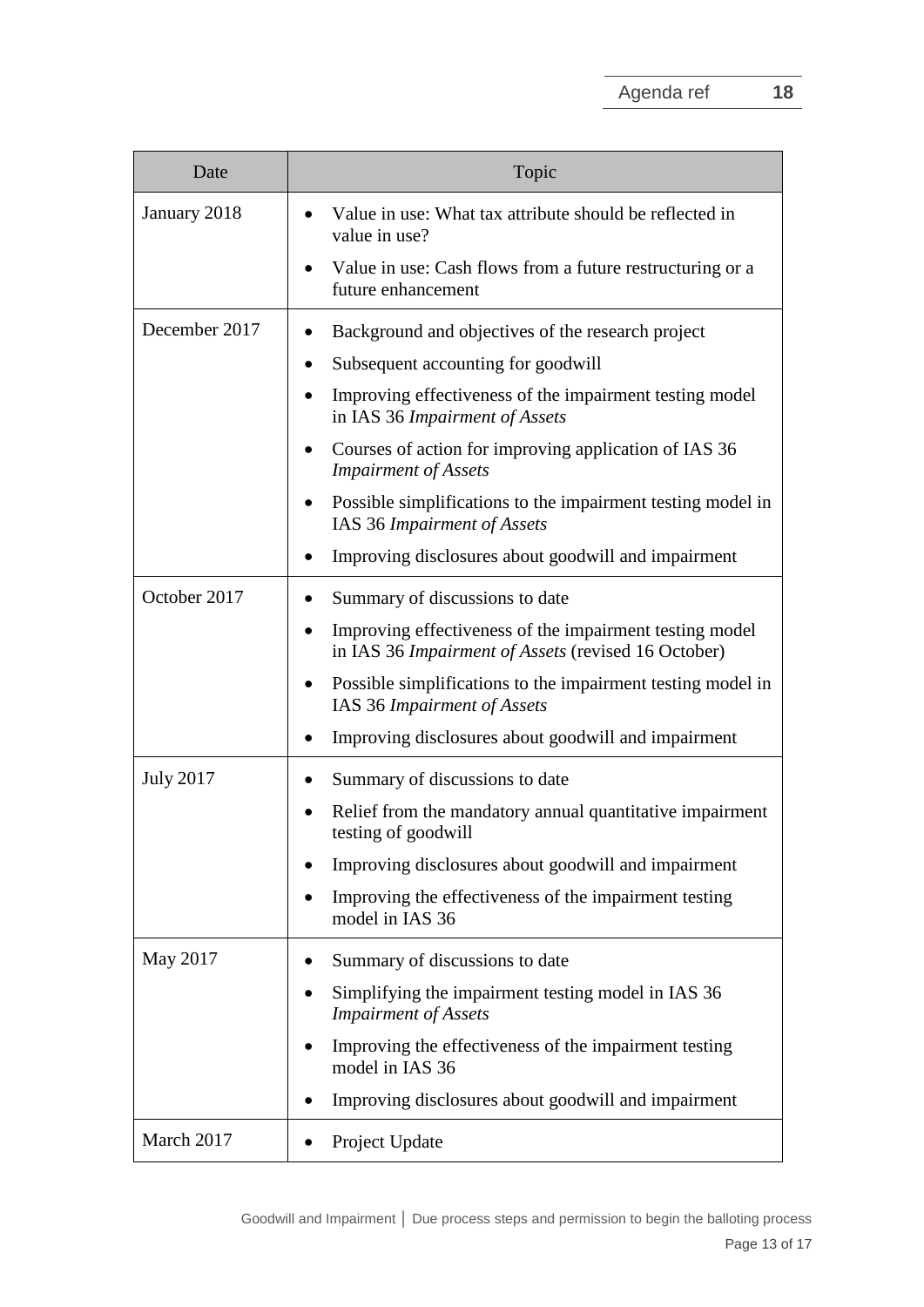| Date          | Topic                                                                                                                                                                       |
|---------------|-----------------------------------------------------------------------------------------------------------------------------------------------------------------------------|
| May 2016      | Cover paper including feedback from the 2015 Agenda<br>Consultation                                                                                                         |
|               | Progress report—improving the impairment requirements                                                                                                                       |
|               | Quantitative study on goodwill and impairment prepared<br>by the Accounting Standards Board of Japan<br>(ASBJ)/European Financial Reporting Advisory Group<br>(EFRAG) staff |
|               | Appendices prepared by the ASBJ/EFRAG staff to<br>accompany their quantitative study on goodwill and<br>impairment                                                          |
| April 2016    | The pre-acquisition headroom approach to impairment<br>testing                                                                                                              |
| March 2016    | Customer relationships acquired in a business combination                                                                                                                   |
|               | Improving the disclosure requirements for goodwill and<br>impairment                                                                                                        |
|               | Improving the impairment test                                                                                                                                               |
| February 2016 | Identifying and measuring intangible assets acquired in a<br>business combination                                                                                           |
|               | Subsequent accounting for goodwill                                                                                                                                          |
|               | Improving the impairment requirements for goodwill and<br>other non-current, non-financial assets                                                                           |
| November 2015 | Identification and measurement of intangible assets<br>acquired in a business combination                                                                                   |
|               | Feedback from users of financial statements about<br>information on goodwill and impairment                                                                                 |
|               | Appendices accompanying agenda papers 18A and 18B<br>(for reference only)                                                                                                   |
| October 2015  | Subsequent accounting for goodwill                                                                                                                                          |
|               | Improving the impairment test                                                                                                                                               |
| February 2015 | Post-implementation Review IFRS 3 Business<br>Combinations-next steps                                                                                                       |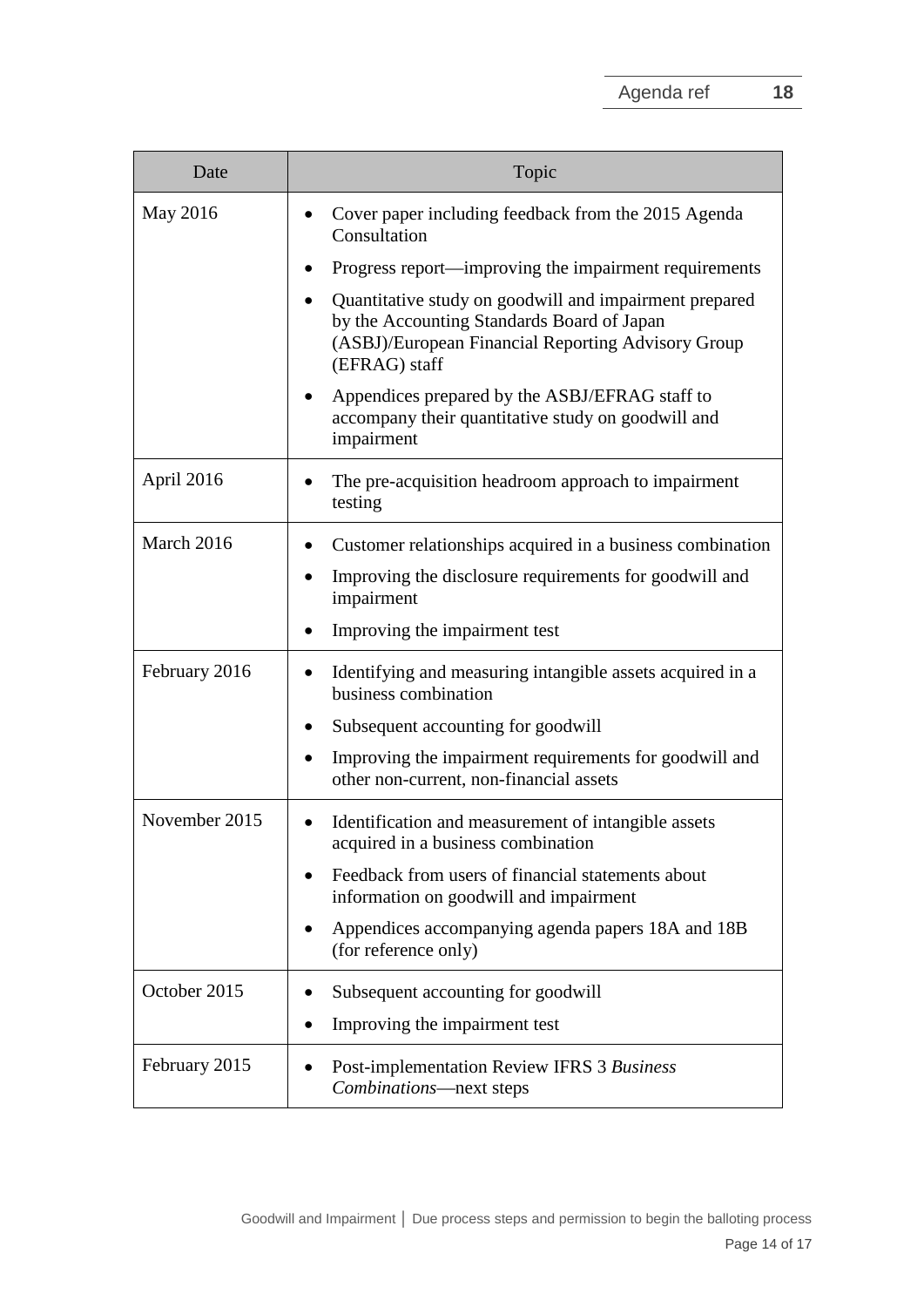*Joint IASB and FASB meetings*

| Date           | Topic                                                                                                                                                   |
|----------------|---------------------------------------------------------------------------------------------------------------------------------------------------------|
| June 2018      | Background and current stage of the IASB's research<br>project                                                                                          |
|                | History, Background and Current Stage of the FASB's<br>research project                                                                                 |
|                | Subsequent accounting for goodwill                                                                                                                      |
|                | Recognising identifiable intangible assets acquired in a<br>business combination                                                                        |
|                | Possible simplifications to the impairment testing model in<br>IAS 36 Impairment of Assets                                                              |
|                | Improving disclosures about business combinations,<br>$\bullet$<br>goodwill and impairment                                                              |
| June 2016      | Progress report—goodwill and other intangible assets in a<br>$\bullet$<br>business combination                                                          |
|                | Progress report—improving the impairment requirements                                                                                                   |
|                | FASB memo 5—Identifiable Intangible Assets in a<br>$\bullet$<br>Business Combination for Public Business Entities and<br><b>Not-for-Profit Entities</b> |
|                | FASB memo 9—Accounting for Goodwill for Public<br><b>Business Entities and Not-for-Profit Entities</b>                                                  |
|                | FASB memo 7-Accounting for Goodwill Impairment<br>$\bullet$                                                                                             |
| September 2015 | Goodwill and Impairment project plan—approach to the<br>$\bullet$<br>project                                                                            |
|                | Goodwill and Impairment project status update                                                                                                           |
|                | Goodwill and Impairment-potential model for<br>subsequent measurement of Goodwill for Public Business<br><b>Entities and Not-for-Profits</b>            |

# *ASAF meetings*

| Date       | Topic                                                                                                                                    |
|------------|------------------------------------------------------------------------------------------------------------------------------------------|
| April 2019 | Australian Accounting Standards Board (AASB) Research<br>Report 9 Perspectives on IAS 36: A Case for Standard<br><b>Setting Activity</b> |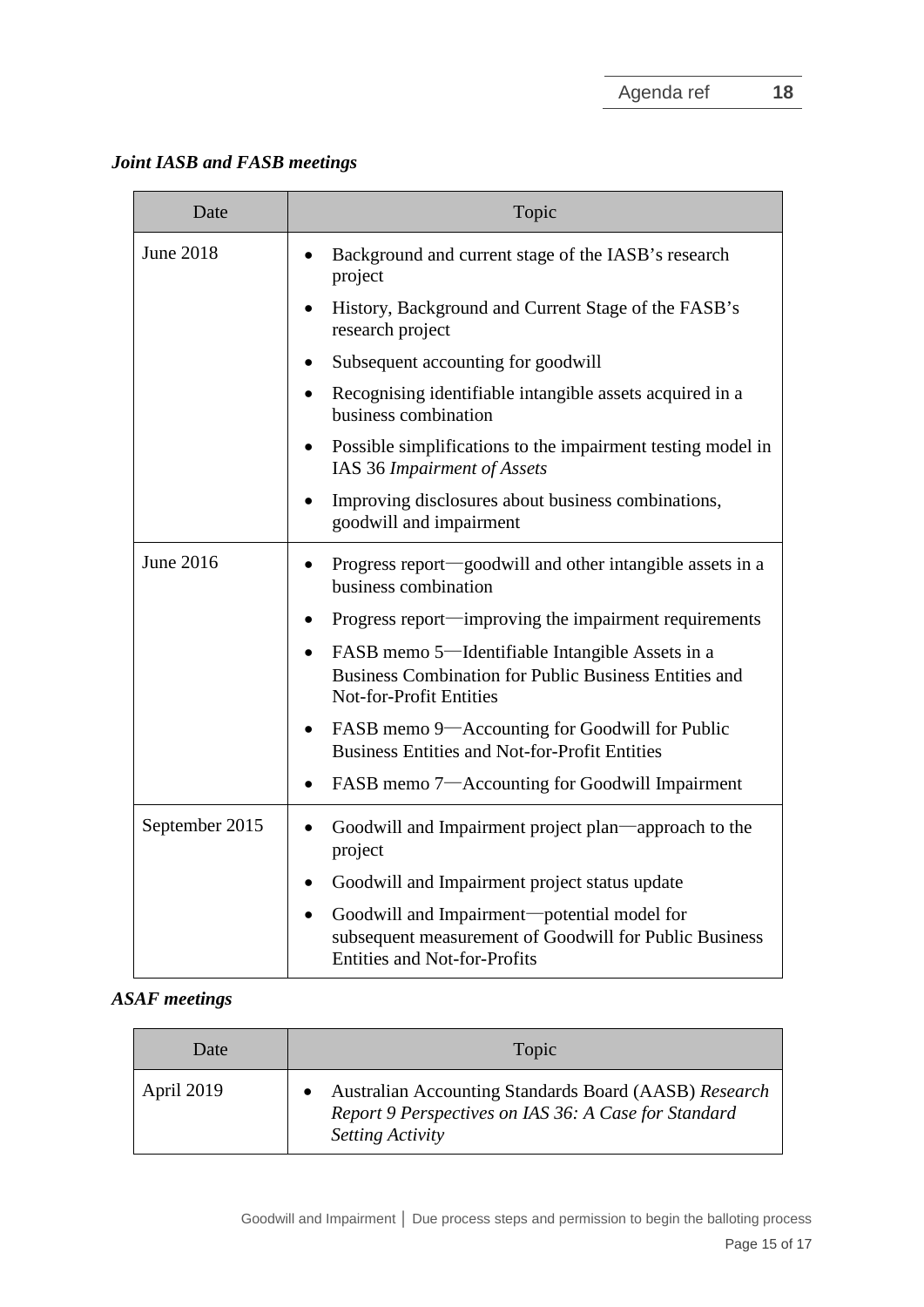| Date             | Topic                                                                                                                        |
|------------------|------------------------------------------------------------------------------------------------------------------------------|
|                  | Perspectives on IAS 36: A case for standard setting<br>$\bullet$<br>activity (AASB)                                          |
| December 2018    | Disclosure objectives and requirements; views on<br>٠<br>amortisation and disclosures supporting amortisation of<br>goodwill |
| October 2018     | Project update on Goodwill and Impairment<br>٠                                                                               |
| <b>July 2018</b> | Goodwill and Impairment-presentation                                                                                         |
| April 2018       | Goodwill and Impairment presentation<br>$\bullet$                                                                            |
| September 2017   | The 'goodwill accretion' approach (EFRAG presentation)<br>٠                                                                  |
|                  | <b>EFRAG Discussion Paper Goodwill Impairment Test: Can</b><br>٠<br>it be improved?                                          |
|                  | Improving effectiveness of the goodwill impairment<br>testing model                                                          |
| <b>July 2017</b> | Possible Approach for Addressing the "Too Little, Too<br>Late" Issue (ASBJ paper)                                            |
|                  | Research Paper No. 3 – Analyst Views on Financial<br>٠<br>Information Regarding Goodwill (ASBJ paper)                        |
| <b>July 2016</b> | Quantitative study by staff of the EFRAG and staff of the<br><b>ASBJ</b>                                                     |
|                  | Appendices prepared by the ASBJ/EFRAG staff to<br>accompany their quantitative study on goodwill and<br>impairment           |
| December 2015    | Subsequent accounting for goodwill                                                                                           |
|                  | Improving the impairment test                                                                                                |
|                  | Identification and measurement of intangible assets<br>acquired in a business combination                                    |
|                  | Feedback from users of financial statements about<br>information on goodwill and impairment                                  |
|                  | Appendices accompanying November agenda papers 18A<br>and 18B (for reference only)                                           |